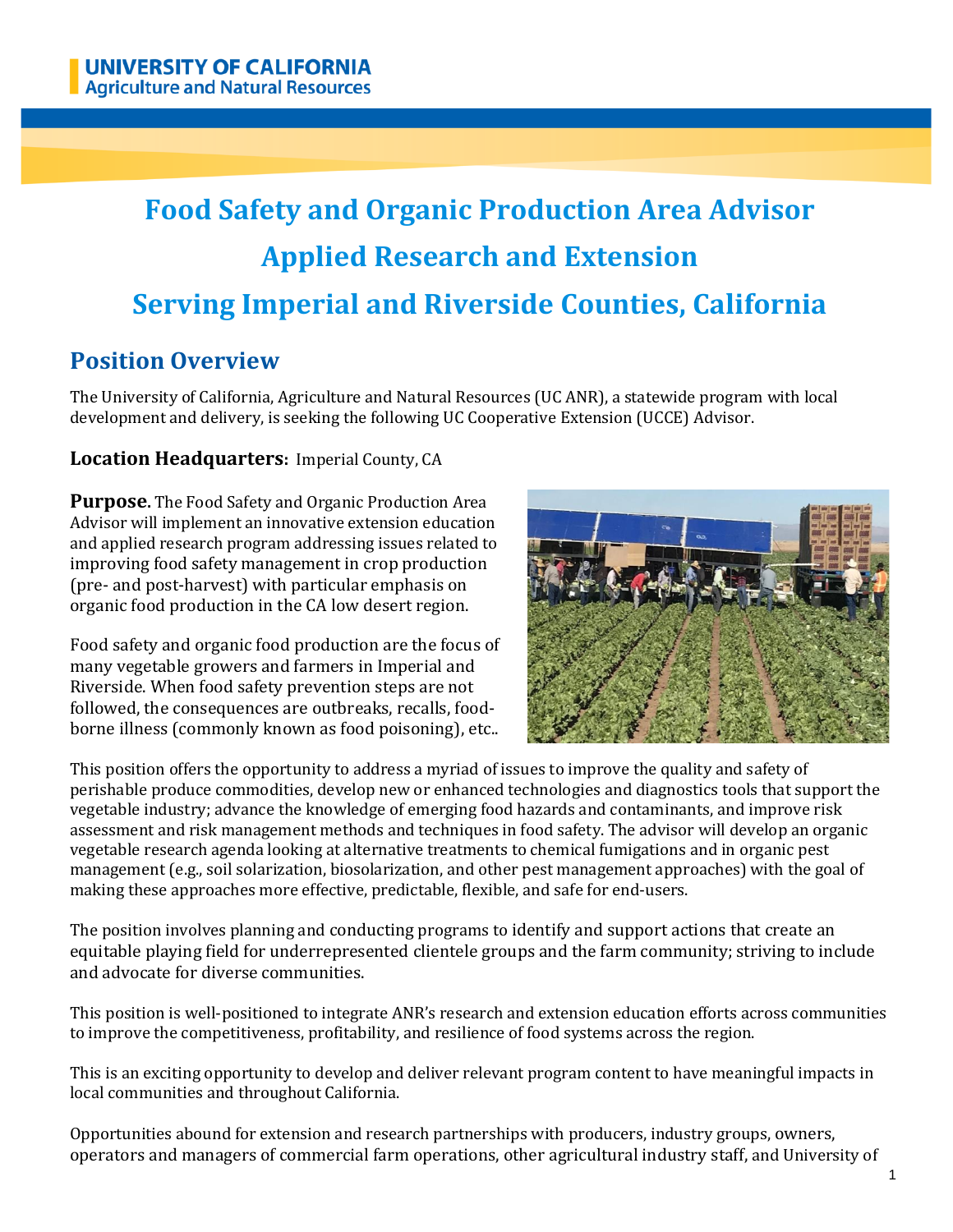California personnel, as well as numerous local, state, and federal agencies. The advisor joins a team of highly motivated UCCE colleagues who are passionate about their work and are dedicated to making a difference within the communities and throughout California. The potential for collaborative projects within the UC ANR system is nearly limitless.

**Counties of Responsibility.** This position will be headquartered in Imperial County and also serves Riverside County.

**Reporting Relationship**: The CE Advisor serves under the administrative guidance of the University of California Cooperative Extension (UCCE) County Director of the UCCE Imperial County with input from the Desert REC Director and the Riverside CE Director.

# **Qualifications and Skills Required**

#### **Required Qualifications**

**Education:** A minimum of a Master's degree in horticulture, agronomy, soil science, soil-water-plant interactions, plant pathology, food science, microbiology or closely related discipline is required at the time of appointment.

#### **Additional Requirements**

- Valid driver's license.
- Expectation to be available to work onsite on any day.

#### **Desired Experience**



- Experience in vegetable production, irrigated agriculture, organic agriculture, microbial safety, food safety regulations, methods of statistical analysis, and experience participating in interdisciplinary research is highly desirable
- Passion and desire to pursue a career in Cooperative Extension
- Experience in building partnerships and with multidisciplinary teams
- Demonstrated ability to effectively plan projects, manage teams and implement an applied research and outreach program, including setting measurable goals and objectives

#### **Skills Required**

To be successful, the CE Advisor requires skills in the following area:

#### **Technical Competence and Impact**

The candidate should have a deep understanding of food safety and agricultural production and be able to design and implement a program that leads to positive changes and impact within the community and beyond. There is an expectation that advisors evolve and grow across their career and respond to changes in the industry and by clientele.

#### **Communication**

Demonstrated excellence in written, oral, and interpersonal and information technology communication skills. Public speaking to stakeholders is a routine part of this position. Spanish language proficiency is desired.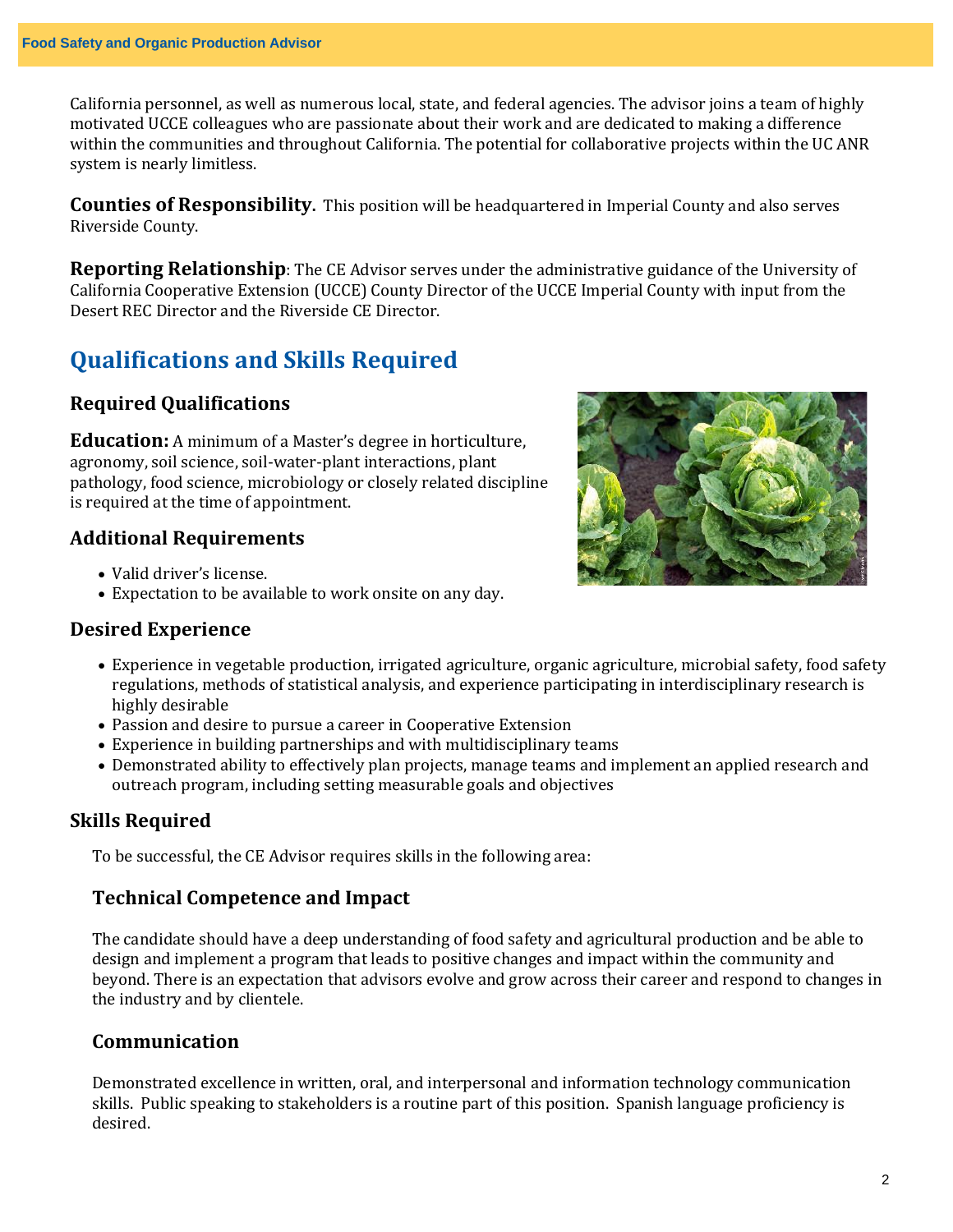Demonstrated ability to share complex information in a manner tailored to the audience.

#### **Collaboration, Teamwork and Flexibility**

Demonstrated ability to work collaboratively as a team member with industry and other stakeholders. Able to adapt as circumstances warranted.

Aware and willing to actively promote diversity, equity, and inclusion.

#### **Lifelong Learning**

Demonstrated commitment to ongoing self-improvement - both professionally and as a person. Ability to shift program focus as times and organizational needs change.

**Learn more about Skills and Areas of Programmatic Review** (including Professional Competence, University and Public Service and Affirmative Action and DEI) at: <https://ucanr.edu/sites/anrstaff/files/319460.pdf>

## **About UC ANR**

The University of California, Division of Agriculture and Natural Resources (UC ANR) consists of a network of scientists and educators working in partnership across California. We are committed to developing and supporting practical, science-based solutions that contribute to healthy food systems, healthy environments, healthy communities, and healthy Californians. UC ANR administers UC Cooperative Extension (UCCE), which is responsible for program development and delivery in the counties throughout the state of California.

#### **Learn more about**

- UC ANR a[t https://UCANR.edu](https://ucanr.edu/)
- UC ANR in counties: [https://ucanr.edu/sites/ucanr/County\\_Offices/](https://ucanr.edu/sites/ucanr/County_Offices/)
- Our Strategic Initiative[s http://ucanr.edu/sites/StrategicInitiatives/](http://ucanr.edu/sites/StrategicInitiatives/)
- Our Public Value statements at [https://ucanr.edu/sites/anrstaff/2016-](https://ucanr.edu/sites/anrstaff/2016-2020_Strategic_Plan/Goal_5__Prioritize_programs_and_services/Public_values_statement/) 2020 Strategic Plan/Goal 5 Prioritize programs and services/Public values statement/
- DEI: Further to the above, advisors are expected to share and exhibit UC ANR's commitment to Diversity, Equity and Inclusion [https://ucanr.edu/sites/Professional\\_Development/Office\\_-](https://ucanr.edu/sites/Professional_Development/Office_-_Team_Management/Diversity_Equity_Inclusion_Belonging/) [\\_Team\\_Management/Diversity\\_Equity\\_Inclusion\\_Belonging/](https://ucanr.edu/sites/Professional_Development/Office_-_Team_Management/Diversity_Equity_Inclusion_Belonging/)
- Affirmative Action: Further to the above, advisors are expected to share and exhibit UC ANR's commitment to affirmative action. Learn more of UC ANR Affirmative Action policy: [http://ucanr.edu/sites/anrstaff/Diversity/Affirmative\\_Action/](http://ucanr.edu/sites/anrstaff/Diversity/Affirmative_Action/)
- The University of California Agriculture and Natural Resources is committed to attracting and retaining a diverse workforce and will honor your experiences, perspectives and unique identity. We encourage applications from members of historically underrepresented racial/ethnic groups, women, individuals with disabilities, veterans, LGBTQ+ community members, and others who demonstrate the ability to help us create and maintain working and learning environments that are inclusive, equitable and welcoming.